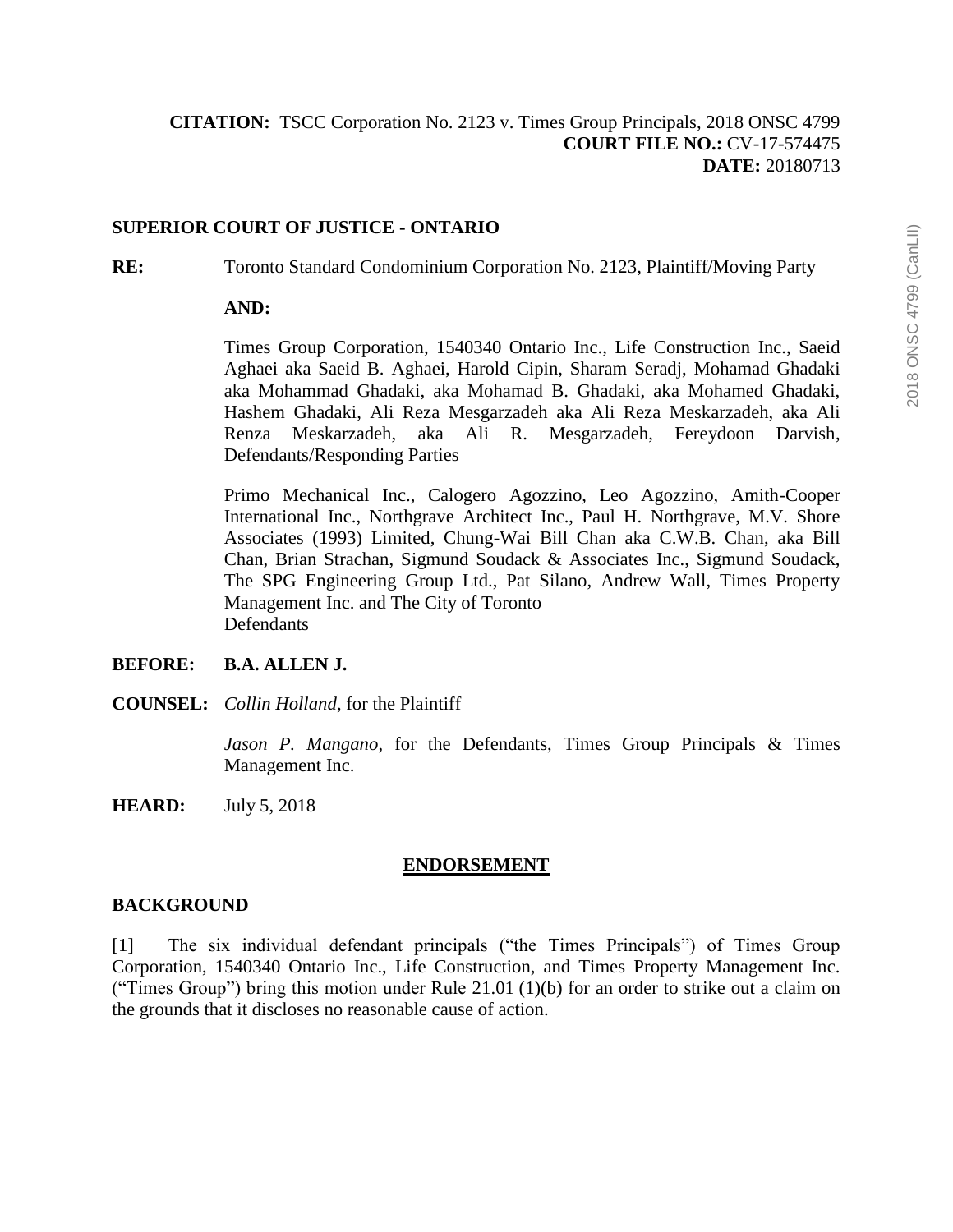[2] The plaintiff, Toronto Standard Corporation No. 2123 ("the Plaintiff"), issued a claim against some 26 defendants, among them, the corporations that comprise Times Group and the Times Principals. The Plaintiff claims that Times Group and the Times Principals are liable for deficiencies in the construction of the plaintiff condominium building. Among the types of harm pleaded are: damage caused by a burst water pipe as a result of deficient plumbing; failures in fire sprinkler, mechanical, heating and sanitary drain pipe systems; damage to a gas line, to elevators, and to the lobby and garage due to a flood.

[3] The Times Principals made a Demand for Particulars requesting details of the specific claims the Plaintiff was making against them individually. The Times Principals were of the view that the Plaintiff failed to distinguish the claims as between Times Group and the individual principals. The Plaintiff responded to the Demand and issued an amended claim ("the Amended Claim") in February 2018. The Times Principals submit that the Amended Claim does not present much of an improvement over the original claim. It is the Plaintiff's view that the new claim does sufficiently particularize the allegations against the individual Times Principals.

[4] The Plaintiff's claim sounds in fraudulent or negligent misrepresentation, breach of fiduciary duty, breach of contract, breach of statutory duties and oppression. Times Group is comprised of the developer of the condominium, the vendor of the condo units and the previous property manager for the condominium.

[5] The Plaintiff specifically alleges against the Times Principals:

### **Breach of Statutory Duty**:

- o that the Times Principals breached statutory duties under the Building Code by failing to construct the building in accordance with the Building Code by cutting corners on costs and using inferior materials; and negligently and fraudulently misrepresenting to the Plaintiff and unit holders the state of construction of the building;
- o that the Times Principals have acted in a manner that is oppressive and that unfairly prejudices the Plaintiff and unit owners and they seek a remedy under the *Condominium Act, 1998*, S.O. 1998, c. 19, s. 135 and the *Ontario Business Corporations Act*, R.S.O. 1990, c. B. 16, s. 248 (the "*OBCA*").

## **Breach of Fiduciary Duty:**

o that the Times Principals breached their fiduciary duties to the Plaintiff and unit owners due to the Plaintiff's vulnerability in having to rely on the representations and warranties of the Time Principals; that the Times Principals breached their fiduciary duties by among other things hiring unqualified and incompetent architects, engineers, consultants, contractors, trades and employees and by not constructing the building in accordance with the Building Code.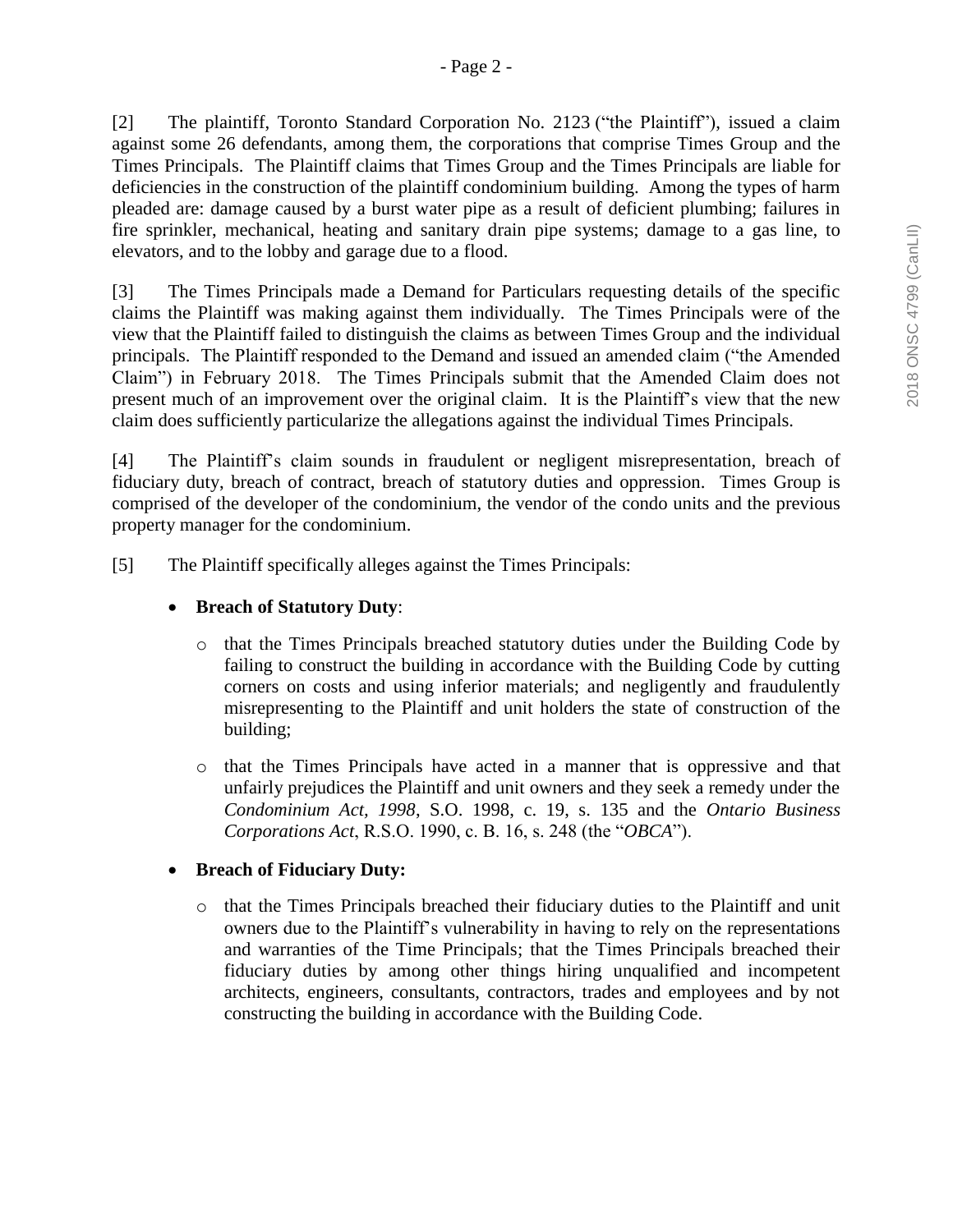## **Breach of Contract**

o that the Times Principals together with Times Group entered into agreements of purchase and sale with the purchasers of the units and made contractual representations and warranties that the building was constructed in a good workmanlike manner, free from deficiency and defect and in accordance with the specifications of the Building Code; that due to the construction issues the Times Principals are in breach of contract.

# **Tortious Misconduct**

o that the Times Principals failed to identify and notify the Plaintiff and its unit owners as to the construction issues and therefore negligently or fraudulently misrepresented the condition of the building to the purchasers, inducing the future owners to purchase units.

# **THE LAW ON MOTIONS TO STRIKE PLEADINGS**

## **General Principles**

[6] The Times Principals submit that the Plaintiff has not sufficiently pleaded breach of contract, breach of fiduciary duties, negligence, fraud and oppression and breach of the Building Code against the Times Principals.

[7] The principles governing the striking of pleadings are well-known. Success on a motion to strike allows the affected party early in litigation to free themselves of claims against them that have no chance of success at trial and clears the courts of meritless actions.

[8] The basic principles are:

- a) The threshold to sustain a pleading is not onerous.
- b) No evidence is admissible on a motion to strike.
- c) It is incumbent on the claimant to clearly plead the facts upon which it relies in making its claim.
- d) A claimant is not permitted to rely on the possibility that new facts will turn up as the case progresses.
- e) The statement of claim should not be struck out unless it is "plain and obvious" that the claim discloses no reasonable cause of action.
- f) The allegations in the statement of claim are to be taken as true or capable of being proven unless they are patently ridiculous or incapable of proof.
- g) The statement of claim is to be read generously with due allowance for drafting deficiencies.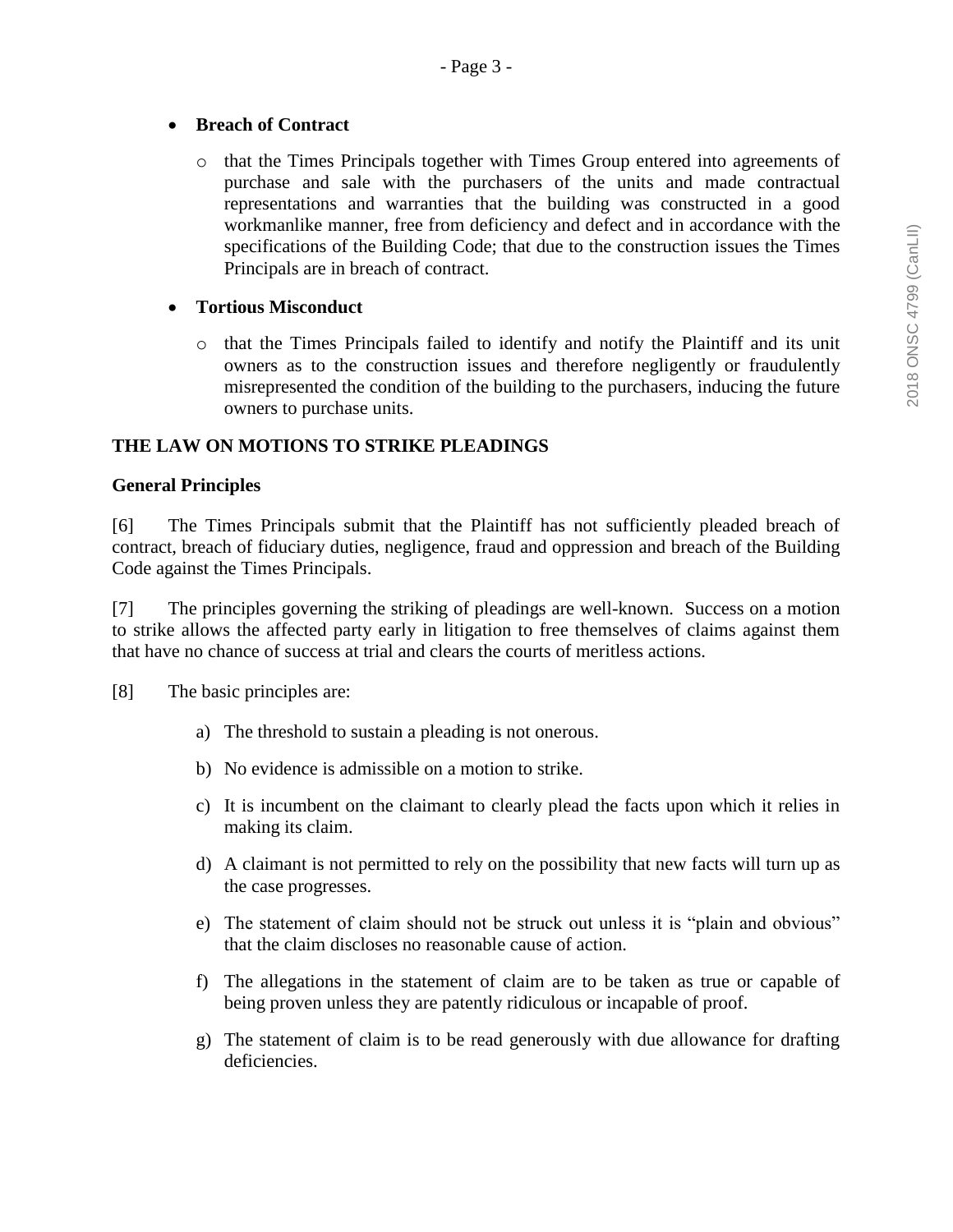h) The court should not at this stage of the proceedings dispose of matters of law that are not fully settled in jurisprudence.

[*Knight v. Imperial Tobacco Canada Ltd.*, 2011 SCC, at para. 22, (S.C.C.) and *Dylex Ltd. (Trustee of) v. Anderson* (2003), 63 O.R. 659, at para. 8, (Ont. S.C.J.); *Hunt v. Carey Canada Inc*., [1990] 2 S.C.R. 959, at p. 960, (S.C.C.)]

### **THE TIMES PRINCIPALS' POSITION**

### **Pleadings on Liability of Principals**

[9] The "plain and obvious test" has gone through much interpretation and judicial refinement as it is applied to many types of claims. Among those cases are those where courts have determined the appropriateness of striking pleadings in claims brought against corporations and their principals.

[10] The Times Principals assert that the allegations in the Amended Claim fail to plead specific facts that support findings of fraud, deceit, dishonesty or want of authority on the part of the individual Times Principals that would allow the corporate veil to be pierced. They cite the Ontario Court of Appeal in *ScotiaMcLeod Inc. v. Peoples' Jewellers Ltd.* which reviews the history of cases considering principal liability.

[11] The court in *ScotiaMcLeod* observed that absent an allegation of fraud, deceit or dishonesty, courts have rarely found principals liable for the actions of corporations. The cases are fact-driven. The central tenet expressed by courts in these cases is that an allegation against a corporation does not automatically advance a claim against individual principals.

[12] *ScotiaMcLeod* categorizes cases where the corporate veil was successfully pierced and liability found against the corporation's principals:

- a) Cases involving piercing the corporate veil frequently involve transactions where the corporate structure was used as a sham from the outset or as an after-thought to a deal gone sour.
- b) In actions claiming liability against principals for inducing breach of contract and where liability is sought against principals in insolvency actions, the facts giving rise to personal liability have been specifically pleaded in every case where liability is found.
- c) Principals of corporations are protected from personal liability unless it can be shown that their actions are themselves tortious or exhibit a separate identity or interest from that of the corporation so as to make the act complained of their own.
- d) The decided cases in which employees and officers of companies have been found personally liable for actions presumably carried out under a corporate name are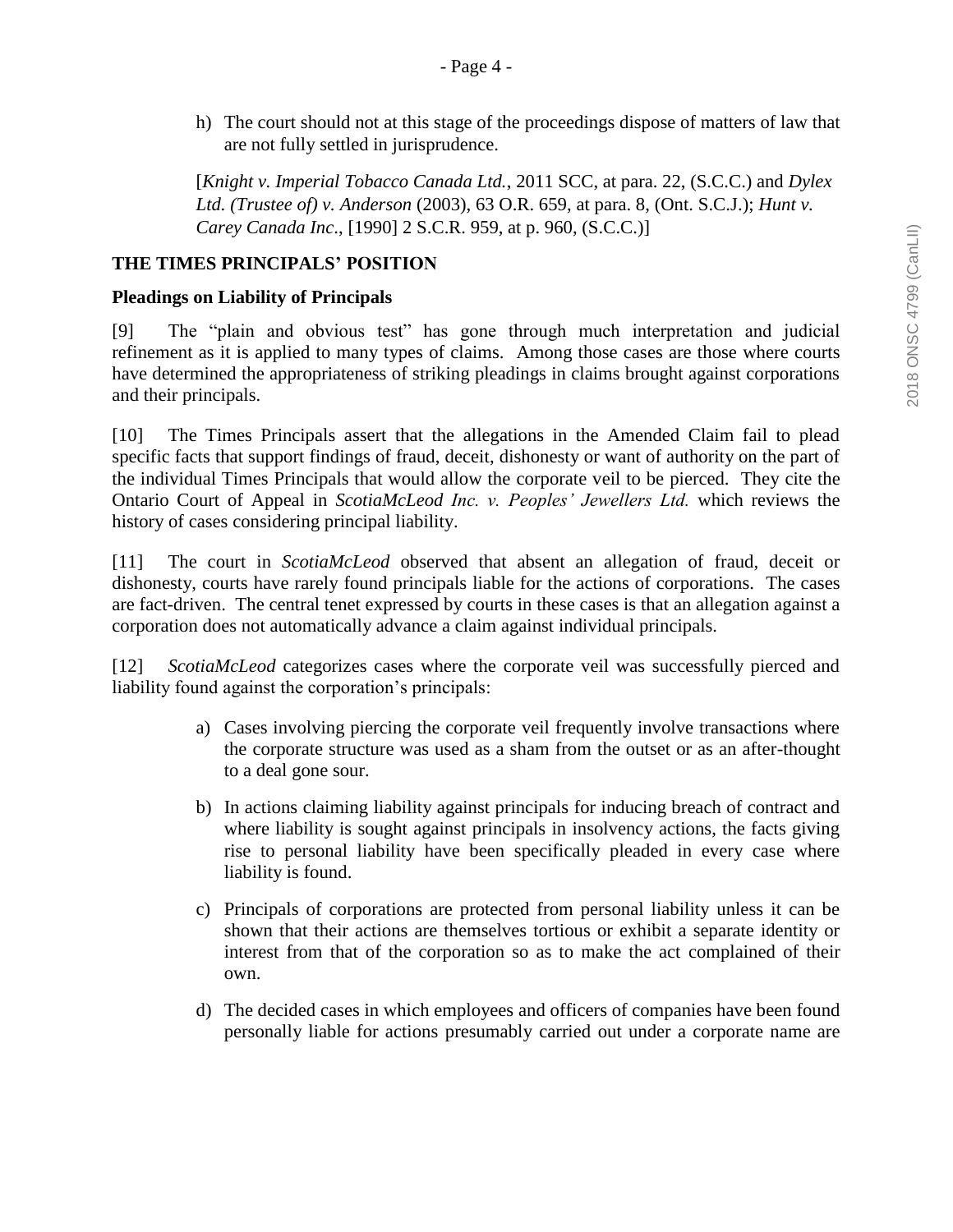fact-specific. In the absence of findings of fraud, deceit, dishonesty or want of authority on the part of employees or officers, they are also rare.

e) Principals must perform actions, for example signing contracts on behalf of a corporation because a corporation is an inanimate entity. As a general matter, if a principal's role in undertaking that type of action is found wanting this does not mean that liability will automatically flow through the corporation to those who caused the corporation to take an action. There has to be some activity on the principal's part that takes them out of the role of the directing mind of the corporation.

[*ScotiaMcLeod Inc. v. Peoples' Jewellers Ltd.* (1995), 25 O.R. (3d) 481, at paras. 39 and 26, (Ont. C.A.)]

[13] The Times Principals point out that there is no allegation in the Amended Claim that Times Group is a sham corporation. No claim that the Times Principals demonstrated a separate identity or interest from the corporation so as to make the alleged conduct their own.

[14] The Times Principals further contend that there are no allegations that fall within the categories of cases cited by *ScotiaMcLeod*. In their view, there are no allegations of specific activities on the part of the Times Principals that take them out of the role of the directing minds of Times Group.

[15] The Times Principals submit, taking from the principles expressed in *ScotiaMcLeod*, that there must be a differentiation between the allegations made against the corporation and its principals. It is not sufficient to simply repeat the same facts against the corporation as against the principals.

[16] Courts have considered that issue. The Times Principals referred the court to the following case by this court. *ACI v. Aviva* addressed the question of the necessity to differentiate allegations levelled against the corporation from those against the principals. The court found pleadings related to an employee of a corporation were not pleaded in sufficient particularity to determine what role the employee played in the alleged wrong doing as distinct from the corporation: [*ACI v. Aviva Insurance Company of Canada*, 2014 ONSC (CanLII), at para. 10, (Ont. S.C.J.)].

[17] *ACI v. Aviva* cited cases from the British Columbia Court of Appeal and the Ontario Superior Court. The British Columbia Court of Appeal applying *ScotiaMcLeod* held:

… that claims against the individual must be based on the breach of a duty of care that would support an action against the individual personally. The material facts that support that personal claim in tort must be specifically pleaded to establish a possible cause of action.

[18] The British Columbia Court went on to say: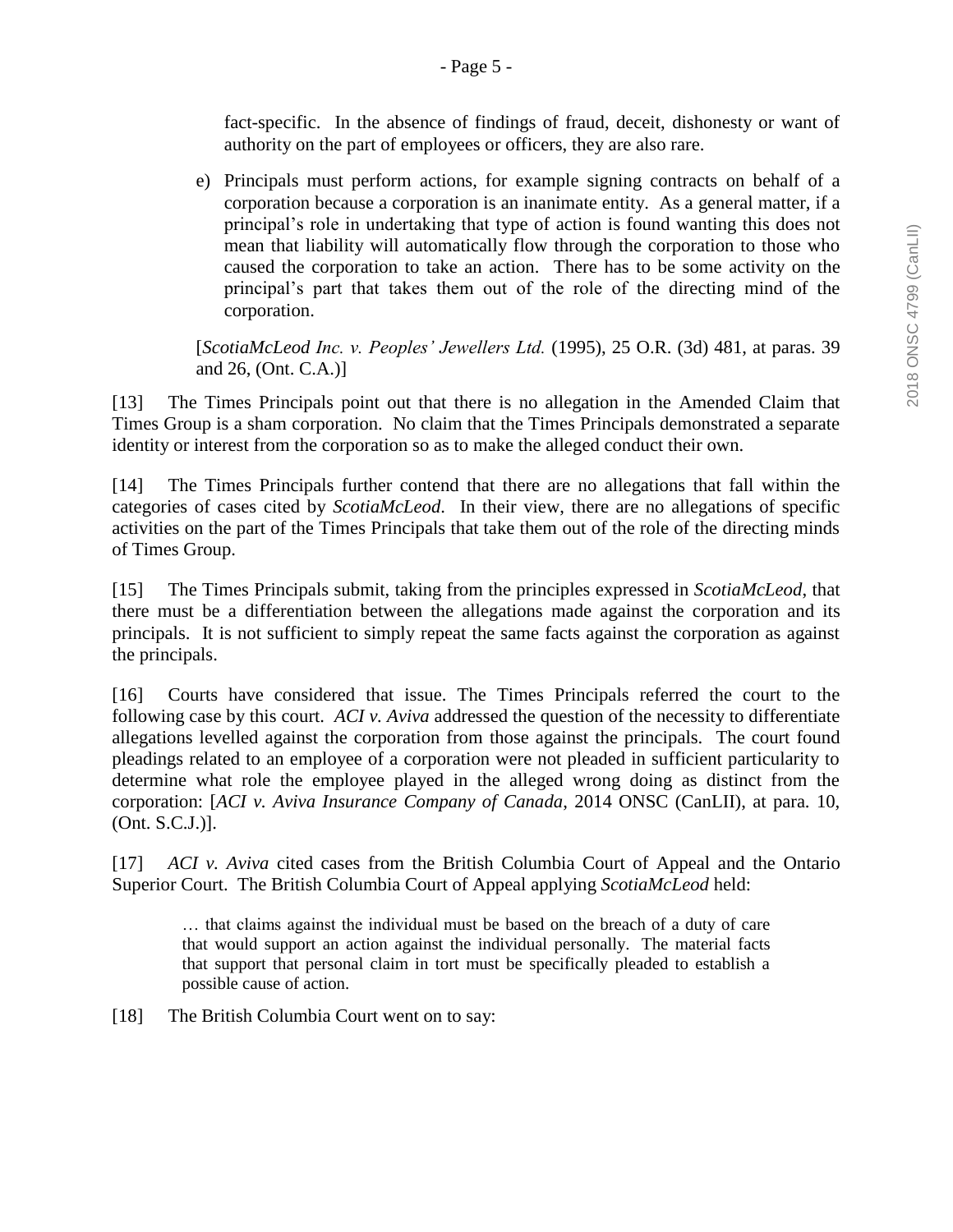The further amended statement of claim does not set out material facts to support the commission of an independent tort. The proposed amendments simply introduce the individuals as directors or employees of their corporate entities and then allege that they owed the same duties, committed the same breaches, and caused the same damages as their companies. Nothing in the pleading indicates why the corporate veil should be pierced to find liability on the part of these four individuals.

Nor did the owners provide any evidence of the roles played by the four individuals in the construction of the Metropolitan, except to say that Messrs. Morris, Tearle and Sterling appeared on a list of "contacts" for their respective companies.

[*Strata Plan No. VIS3578 v. John A. Neilson Architects Inc*., 2010 BCCA 329 (CanLII), at paras. 72 and 73,  $(B.C.C.A.)$ ]

[19] The Ontario Superior Court case cited by *ACI v. Aviva*, *Lobo v. Carleton*, also addressed the need to differentiate claims:

I remain of the view that the allegations as pleaded against the individual Defendants do not give rise to personal liability. All Defendants are identified as employees of CU. The allegations made against each in pith and substance relate to decisions made within their ostensible authority as CU employees.

**…**

In my opinion, the amended pleading before me does little more than "window dress" the suggestion of a separate identity or interest of the named Defendants from that of CU. There is no allegation of fraud, deceit, dishonesty or true want of authority. The new allegations do not cross into the category of rare cases where personal liability would be found. These claims are, therefore, struck without leave to amend.

[*Lobo v Carleton University*, [2012 ONSC 254](https://www.canlii.org/en/on/onsc/doc/2012/2012onsc254/2012onsc254.html) (CanLII), at para 32, (Ont. S.C.J.)]

[20] *ACI v. Aviva* added that the use of "and/or" in pleadings connecting the individual defendants to every claim made against the corporation is also nothing more than "window dressing": [*ACI v. Aviva*, at para 12].

[21] The Times Principals submit that simply adding pleadings that claim the corporation is the *alter ego* of the principals and the principals the *alter ego* of the corporation, and using "and/or" in a pleading is not sufficient.

[22] The Times Principals submit that the Amended Claim is deficient for reason of the undifferentiated allegations as between the claims against Times Group and the Times Principals.

#### **The Pleadings in Breach of Statutory Obligations**

[23] Regarding the statutory breaches alleged, the Times Principals submit the *OBCA* does not allow the Plaintiff to assert the oppression remedy.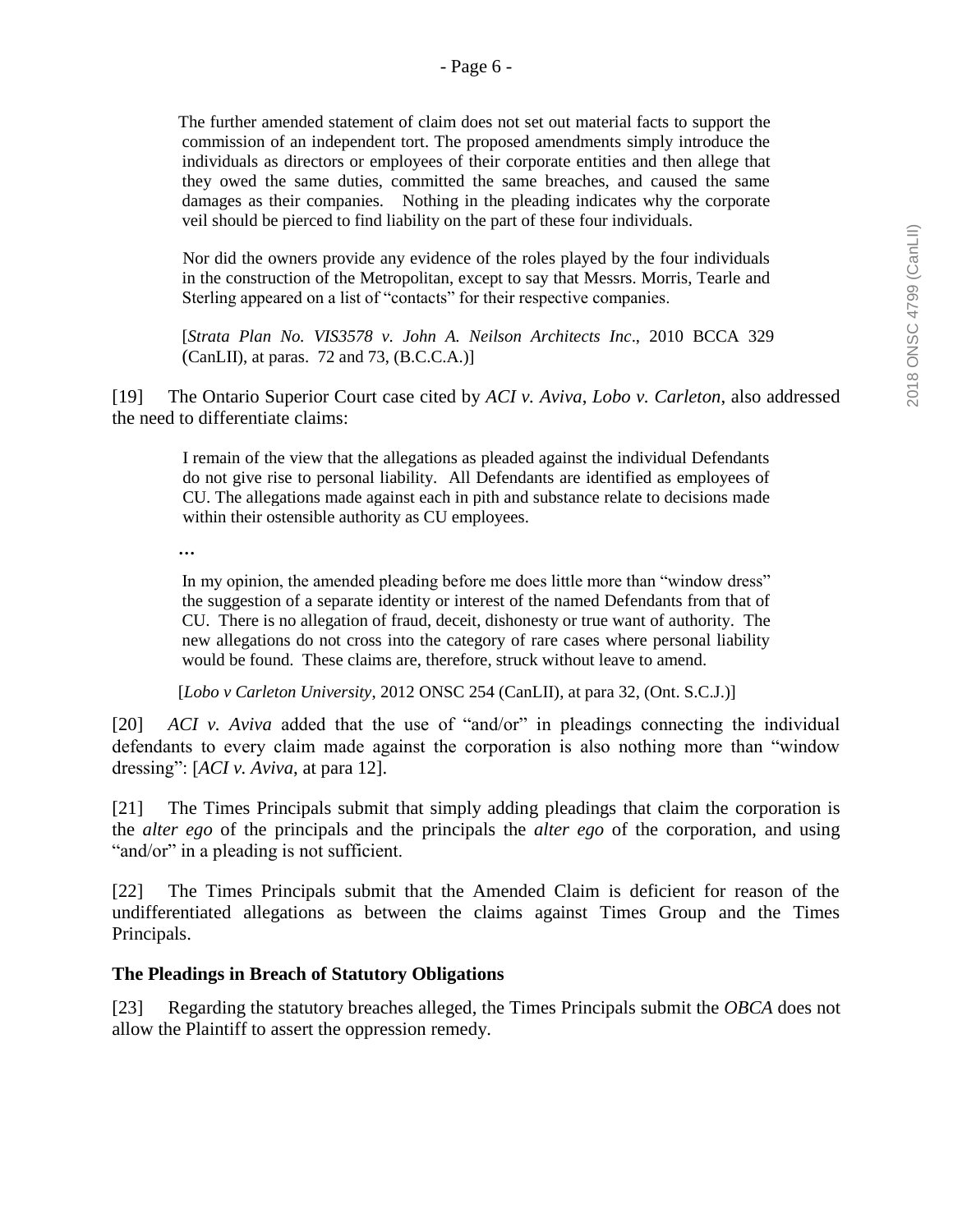[24] The oppression remedy as set out under s. 248 of the *OBCA* provides that a cause of action against directors of a corporation can be brought where the powers of the directors have been exercised in an oppressive or unfairly oppressive manner. The Times Principals assert that s. 248 applies to corporations with share capital and a condominium corporation is not such a corporation. By that submission, the Times Principals suggest a condominium corporation is not entitled to *apply for* the remedy. It is the Times Principal's view that there is therefore no cause of action against them: [*Kim v. Trump*, 2014 ONSC 212, at para. 46, (CanLII) (Ont. S.C.J.)].

[25] The *Kim v. Trump* case involves a law suit against various defendants including a condominium corporation. The court decided the oppression remedy cannot be brought *against* a condominium corporation. *Kim v. Trump* did not determine that a condominium corporation cannot seek the remedy against a share capital corporation. That is the argument the Plaintiff makes below.

[26] The oppression provision under s. 135 of the *Condominium Act* provides:

**135. (1)** An owner, a corporation, a declarant or a mortgagee of a unit may make an application to the Superior Court of Justice for an order under this section.

 **(2)** On an application, if the court determines that the conduct of an owner, a corporation, a declarant or a mortgagee of a unit is or threatens to be oppressive or unfairly prejudicial to the applicant or unfairly disregards the interests of the applicant, it may make an order to rectify the matter.

[27] Courts have applied the principles developed in relation to s. 248 to s. 135 of the *Condominium Act*. The recent Supreme Court of Canada decision in *Wilson v Alharayeri* held a director or officer can only attract personal liability where: (a) the oppressive conduct is directly attributable to the director/officer because he or she is directly implicated in the oppression; and (b) the imposition of personal liability is fit in all the circumstances:

Where directors have derived a personal benefit, in the form of either an immediate financial advantage or increased control of the corporation, a personal order will tend to be a fair one. Similarly, where directors have breached a personal duty they owe as directors or misused a corporate power, it may be fair to impose personal liability. Where a remedy against the corporation would unduly prejudice other security holders, this too may militate in favour of personal liability.

[*Wilson v. Alharayeri*, [2017] 1 S.C.R. 1037, at paras, 46 – 47 and 49, (Ont. S.C.J.)]

[28] The Times Principals assert that the Plaintiff's pleadings do not demonstrate that the directors met the two criteria set down by the court in *Wilson v. Alharayeri* since there are no facts specifically pleaded that implicate the Times Principals in the oppressive conduct cited by the court. It would therefore not be fair in the circumstances to make personal orders against the Times Principals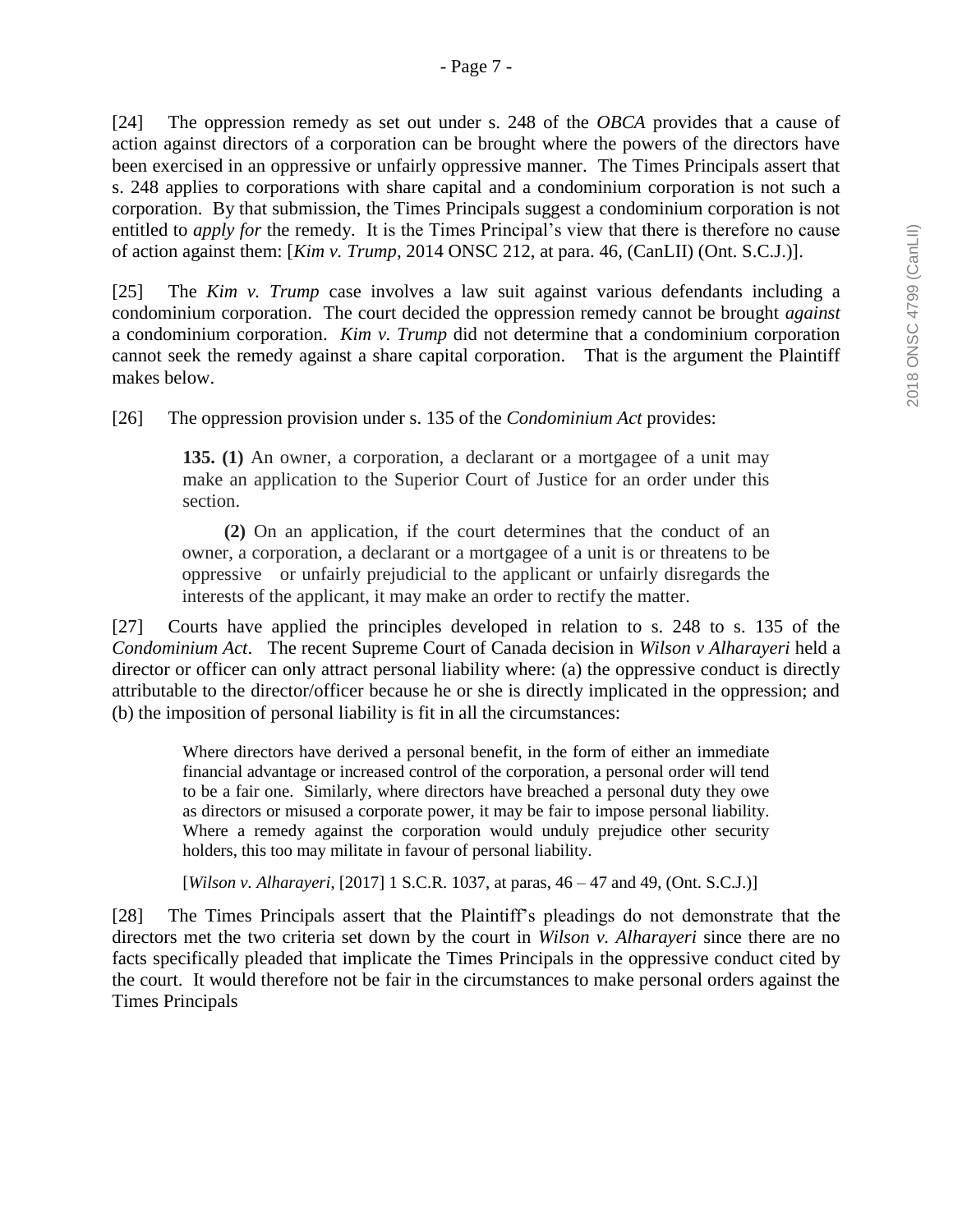### **The Pleadings in Fraud**

[29] The Amended Claim pleads fraudulent misrepresentation as an alternative to negligent misrepresentation. The Times Principals submit that the Plaintiff did not plead fraud with sufficient particulars. The elements of fraudulent misrepresentation must be pleaded.

### **Pleadings from the Same Factual Foundation**

[30] The Plaintiffs also raise allegations of breach of contract, negligent misrepresentation and breach of fiduciary duty. The Times Principals assert those pleadings, like the fraud allegation, emerge from the same factual foundation, that being that representations were made that "the property would be constructed in a good and workmanlike manner", but it was not. The pleadings list a number of deficiencies for which the Plaintiff alleges Times Group and the Times Principals are obligated to pay for.

[31] The Ontario Court of Appeal struck a claim for conspiracy against the directors of the corporate defendants that were based in the same underlying facts as pleaded against the corporations for breach of contract and breach of fiduciary duty. The Court held:

Despite the best efforts of counsel for the appellant to persuade me to the contrary, there can be no doubt on the plain reading of the statement of claim that the appellant is attempting to convert its straightforward action against the respondent corporations for breach of contract and breach of fiduciary duty arising out of that contract into a personal action against the officers and directors of the respondent corporations. The factual basis for and the damages flowing from the breach of the joint venture agreement and the so-called conspiracy to injure are one and the same.

[*Normart Management Limited v. West Hill Redevelopment Company Limited et al*. 1998 CarswellOnt. 251, [1998] O.J. No. 391, at para. 17, (Ont. C.A.)].

## **CONCLUSION ON TIMES PRINCPALS' POSITION**

The Times Principals submit based on the principles they draw from the case law that the Plaintiff's pleadings against the Times Principals personally should be struck out without leave to amend.

## **THE PLAINTIFF'S POSITION**

#### **Starting Point of Plaintiff's Position**

[32] The Plaintiff submits the pleadings on all causes of action are sufficiently pleaded. They encourage the court to give them the opportunity to amend the Amended Claim accordingly if the court finds the pleadings to be lacking in particularity. The Plaintiff asks the court to consider the principles that claims must be read generously and any inadequacies in the form of the allegations that are merely drafting deficiencies are to be accommodated: [*728654 Ontario Inc. v. Ontario*, 2005 CarswellOnt 4889, at para. 3, (Ont. C.A)].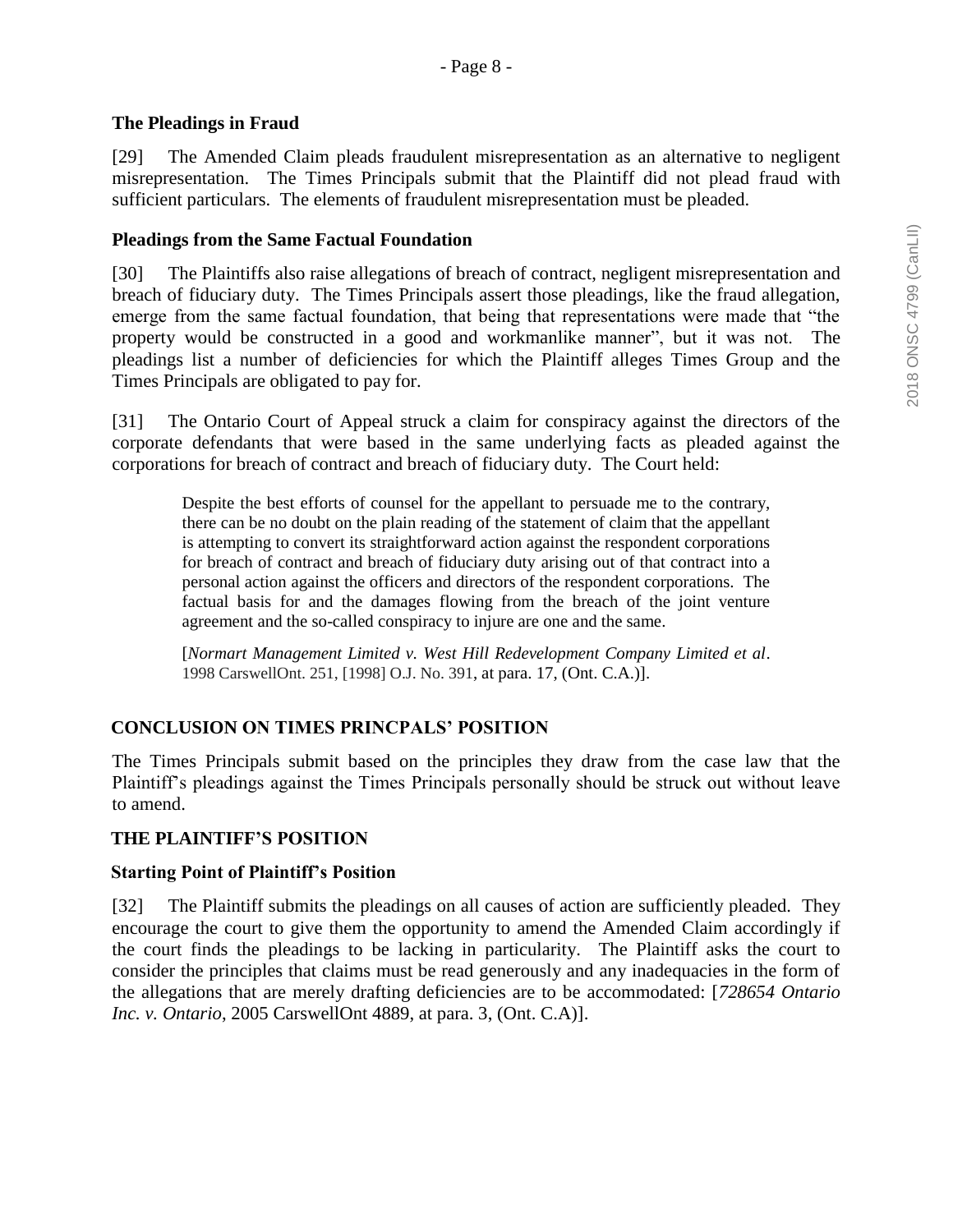[33] The Plaintiff refers the court to the oft-cited Supreme Court of Canada case, *London Drugs v. Kuehne*, for the proposition that when an employee/principal is performing the "very essence" of their contractual obligations the employee has a duty of care to customers whether it is regarded as "independent" or not. The Supreme Court in that case posited that there is no general rule in Canada that an employee acting in the course of their employment cannot be sued personally for breaching a duty of care to a customer whether one labels it "independent" or otherwise: [*London Drugs Ltd. v. Kuehne & Nagel International Ltd.,* [1992 CanLII 41](https://www.canlii.org/en/ca/scc/doc/1992/1992canlii41/1992canlii41.html)  [\(SCC\),](https://www.canlii.org/en/ca/scc/doc/1992/1992canlii41/1992canlii41.html) [1992] 3 S.C.R. 299 at para. 185 and 97, (S.C.C.) and also see *Sataur v. Starbucks Coffee Canada Inc*., 2017 ONCA 1017, at para. 4, (Ont. C. A.)].

[34] In the Times Principals' submission this supports the legitimacy of alleging liability against directors for wrongs they personally commit against clients or customers, in this case, the Plaintiff and unit owners.

[35] The Plaintiff expressed the view, supported by the Supreme Court of Canada in *Knight v. Imperial Tobacco* that facts supporting a pleading need not be proven before a claim is made. In the early stage of a motion to strike, the claim may contain unproven facts that nonetheless must be pleaded. Not having proof is no bar to pleading. The Supreme Court of Canada held:

A claimant is not entitled to rely on the possibility that new facts might turn up as the case progresses. The claimant may not be in a position to prove the facts pleaded at the time of the motion. It may only hope to be able to prove them. But plead them they must. The facts pleaded are the firm basis upon which the possibility of success of the claim must be evaluated. If they are not pleaded, the exercise cannot be properly conducted.

[*Knight v. Imperial Tobacco*, at para. 22]

## **The Propriety of Pleading "***Alter Ego***"**

[36] Applying that principle from *Knight v. Imperial Tobacco* the Plaintiff submits there is no barrier to making allegations against the Times Principals. On the question of the *alter ego* pleadings, the Plaintiff finds legal justification for advancing such allegations in view of the relationships between principals and corporations.

[37] The Ontario Court General Division in *Osiris v. International* found sufficient facts were pleaded to substantiate the allegation that the controlling minds were the *alter egos* of the corporation. The court dismissed the motion to strike: [*Osiris Inc. v. International Edge*, 2009 CarswellOnt 5689, at paras. 34 and 36, (Ont. S.C.J.) and also see *739016 Ontario Ltd. v. 76 Gerrard Street East Inc.*, 1994 CarswellOnt. 333, at paras. 2 and 4, and 8 - 9, (Ont. Gen Div.)].

#### **Pleadings on the Oppression Remedy**

[38] The Plaintiff contends it has sufficiently pleaded allegations against the Times Principals, separate and apart from allegations against Times Group, to justify continuing the action against the Times Principals.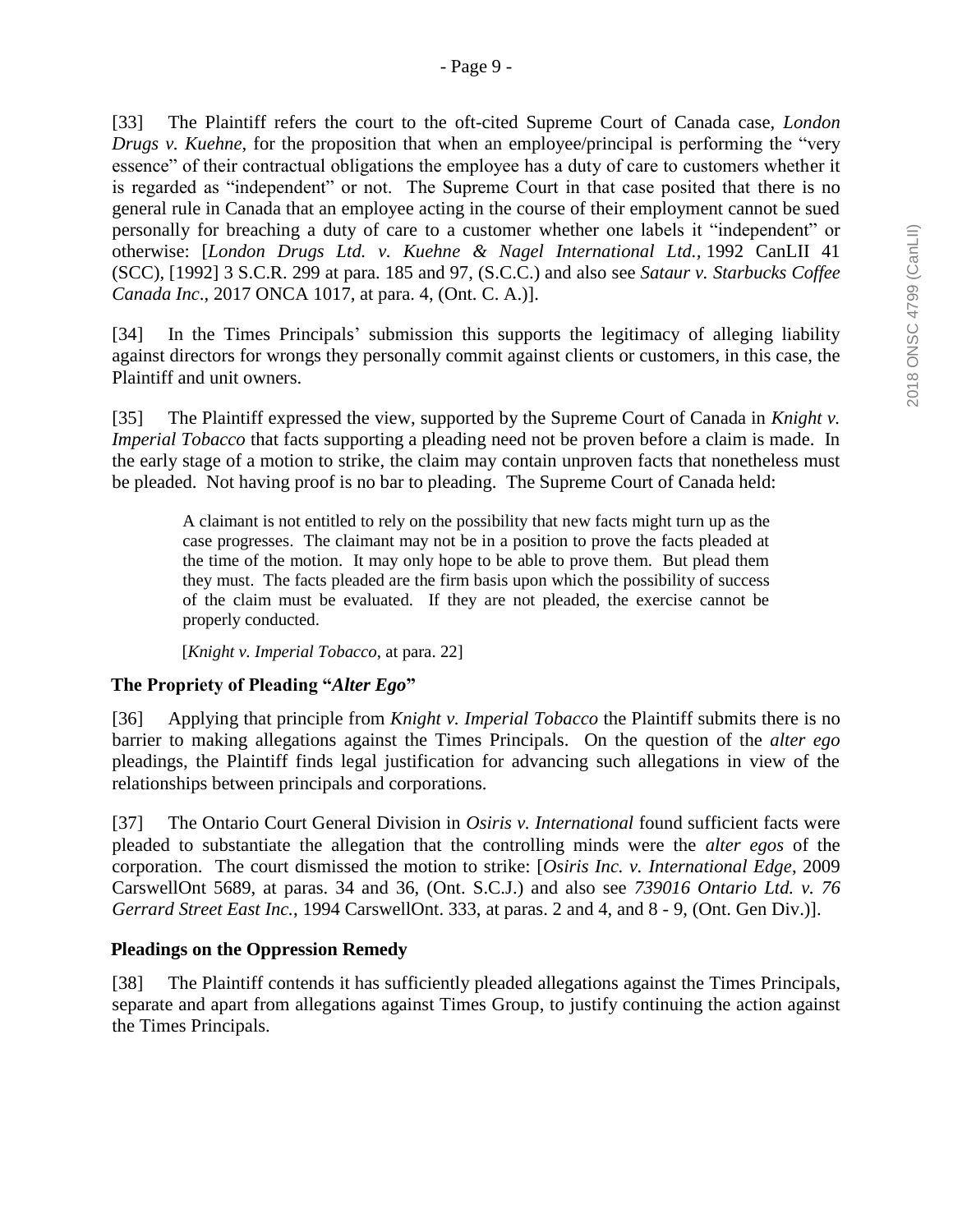[39] The Plaintiff asserts that it has pleaded an independent actionable wrong of oppression which they alleged specifically and solely against the Times Principals. This is a wrong committed separate of the actions of Times Group.

[40] The Plaintiff rightly points out that the *OBCA* does not prohibit a condominium from bringing an application for an oppression remedy. What the legislation precludes is an oppression remedy being brought against a non-share capital corporation. A condominium is a non-share capital corporation. The Plaintiff is therefore entitled to bring an oppression application against the directors of the corporate defendants in the Times Group.

[41] True it is a separate actionable wrong against directors of a corporation but the question in this case is whether the Plaintiff has sufficiently pleaded specific allegations based on the elements of oppression against the individual directors personally so as sustain the claims against the Times Principals.

[42] Relying on the Supreme Court of Canada in *Wilson v Alharayeri* the Plaintiff submits that courts have full authority to make findings of liability under the *Condominium Act*. The Plaintiff also cites the recent Ontario Court of Appeal case in *Dewan v. Burdet*.

[43] The Court of Appeal discusses the Supreme Court's decision and points out that s. 135 of the *Condominium Act* grants the court broad discretion to make an order requiring a payment of compensation, though the provision does so without specifying when it would be appropriate to find a director personally liable. This, the appeal court instructs is where guidance from *Wilson v. Alharayeri* can be considered: [*Dewan v. Burdet*, 2018 ONCA 195, 2018 CarswellOnt 3047, at paras. 6 and 7, (Ont. C.A.)].

[44] The Plaintiff relies on the ruling in *Wilson v. Alharayeri* which held that the list of categories where a director can be found personally liable for oppression is not restricted to evidence of personal benefit, breaches of personal duty or misused corporate power. The court held that it is "not a closed list of factors to be slavishly applied" and "neither a personal benefit nor bad faith is a necessary condition in the personal liability equation": [*Wilson v. Alharayeri*, at para. 50].

[45] The Plaintiff submits that if it is the case that they have not pleaded facts with sufficient specificity as to the liability of the Times Principals for oppression, the pleadings should not be struck. The Plaintiffs should be allowed to amend as required.

## **Pleadings on Building Code Non-Compliance**

[46] The Plaintiff acknowledges that the Building Code does provide for a specific cause of action against the Times Principals under the *Building Code Act, 1992*, S.O. 1992, c. 23, Schedule B. However, the Plaintiff submits that s. 36(2) extends liability against corporate offenders to: "every director or officer of a corporation who 'knowingly concurs in the furnishing of false information". This provision the Plaintiff asserts should be considered as a factor in determining liability arising from corporate violation of its obligations under the Building Code.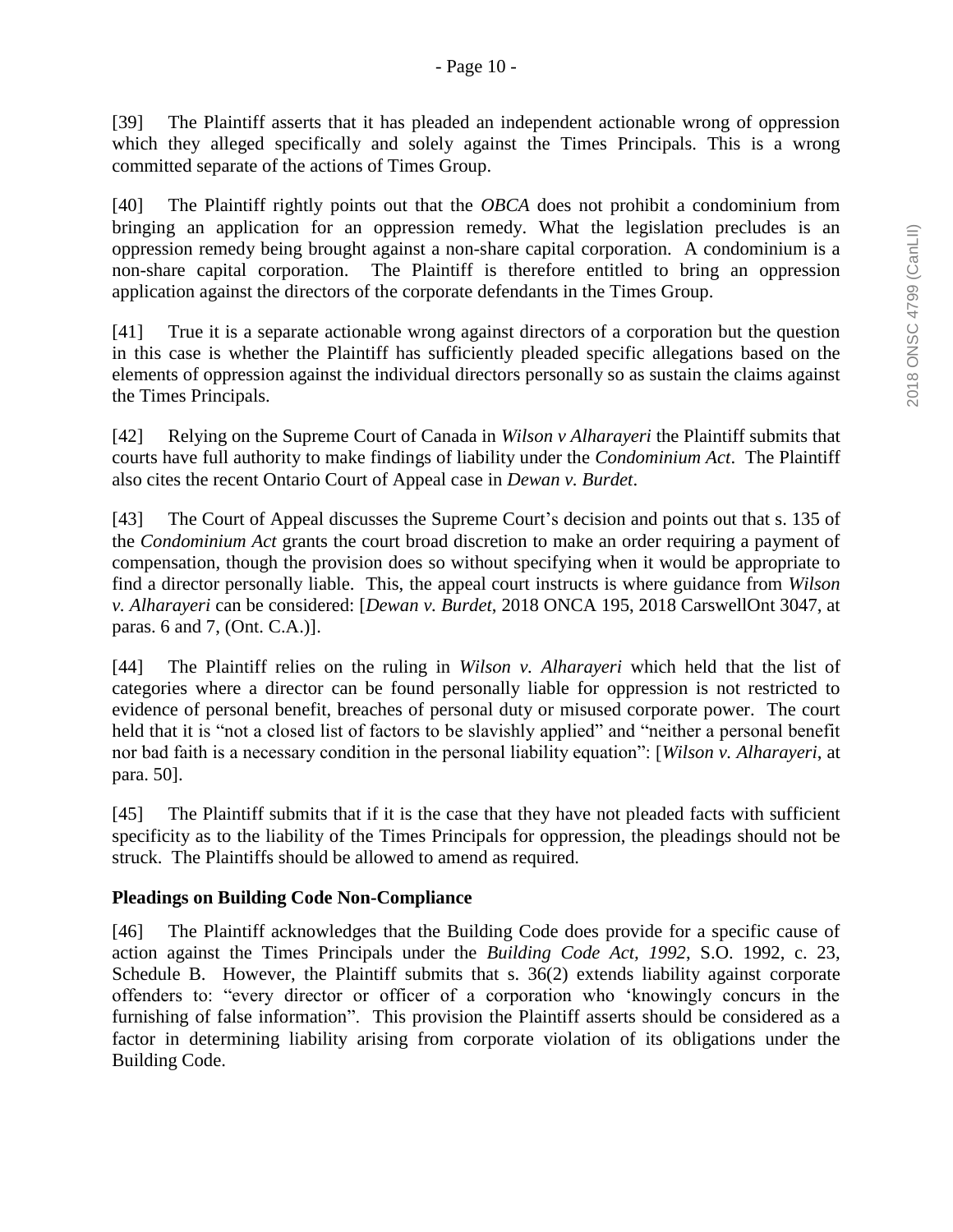### **Pleadings in Breach of Fiduciary Duties**

[47] The Plaintiff submits it has pleaded sufficient particulars on the nature of the relationship between the Times Principals and the unit owners. The Amended Claim in the Plaintiff's view sets out specific breaches of duties and asserts the fact of the vulnerability of the unit owners to the directors. The Plaintiff commends to the court an Ontario General Division case which found that a claim against an employer for breach of fiduciary duty was a novel cause of action. Citing the Supreme Court of Canada in *Hunt v. Carey Canada Inc.,* the court refused to strike the claim as raising no reasonable cause of action because the law on fiduciary duties was everevolving and undergoing refinement: [*Adams-Smith v. Christian Horizons*, 1997 CarswellOnt 3200, para. 2, (Ont. Gen. Div.)].

[48] The Plaintiff submits that on that basis the claim against the Times Principals for breach of fiduciary duty should not be struck.

### **Pleading in Breach of Contract**

[49] The Plaintiff submits if the court assumes the allegations related to breach of contract are true the claim against the Times Principals must stand.

[50] The Plaintiff alleges it is sufficient to find a cause of action in breach of contract in their allegations that Times Group and the Times Principals entered into agreements of purchase and sale with the purchasers of the units and made representations and warranties that the building was constructed in a good and workmanlike manner, free from deficiency and defect, and in compliance with applicable specifications, the Building Code and by-laws.

[51] It follows in the Plaintiff's submission that if it is proven that the Times Principals made representations directly to the unit purchasers that are proven false the Times Principals are subject to being found liable in breach of contract.

#### **Pleadings in Tortious Misconduct**

[52] The Plaintiff alleges negligence generally and negligent or fraudulent misrepresentation. The Plaintiff submits that the Amended Claim makes specific allegations against the Times Principals that are separate from allegations against Times Group.

[53] The allegations are: that the Times Principals had specific knowledge of the use of inferior materials that were likely to fail, that the Times Principals gave authorizations and directions in relation to those misrepresentations and that the Times Principals knew or ought to have known that their choice to save money and cut corners in the construction of the building was contrary to specifications, the Building Code and sound construction practices.

[54] The Plaintiff commends to the court another case by the Ontario General Division in which the determination whether to strike pleadings in induce breach of contract focussed on "the extent to which [the directors] acted in the *bona fide* interests of the company as opposed to being actuated by considerations extraneous to that duty: [*Colonia Life Holdings Ltd. v. Fargreen Enterprises Ltd.* 1990 CarswellOnt. 850, at para. 22, (Ont. Gen. Div.)]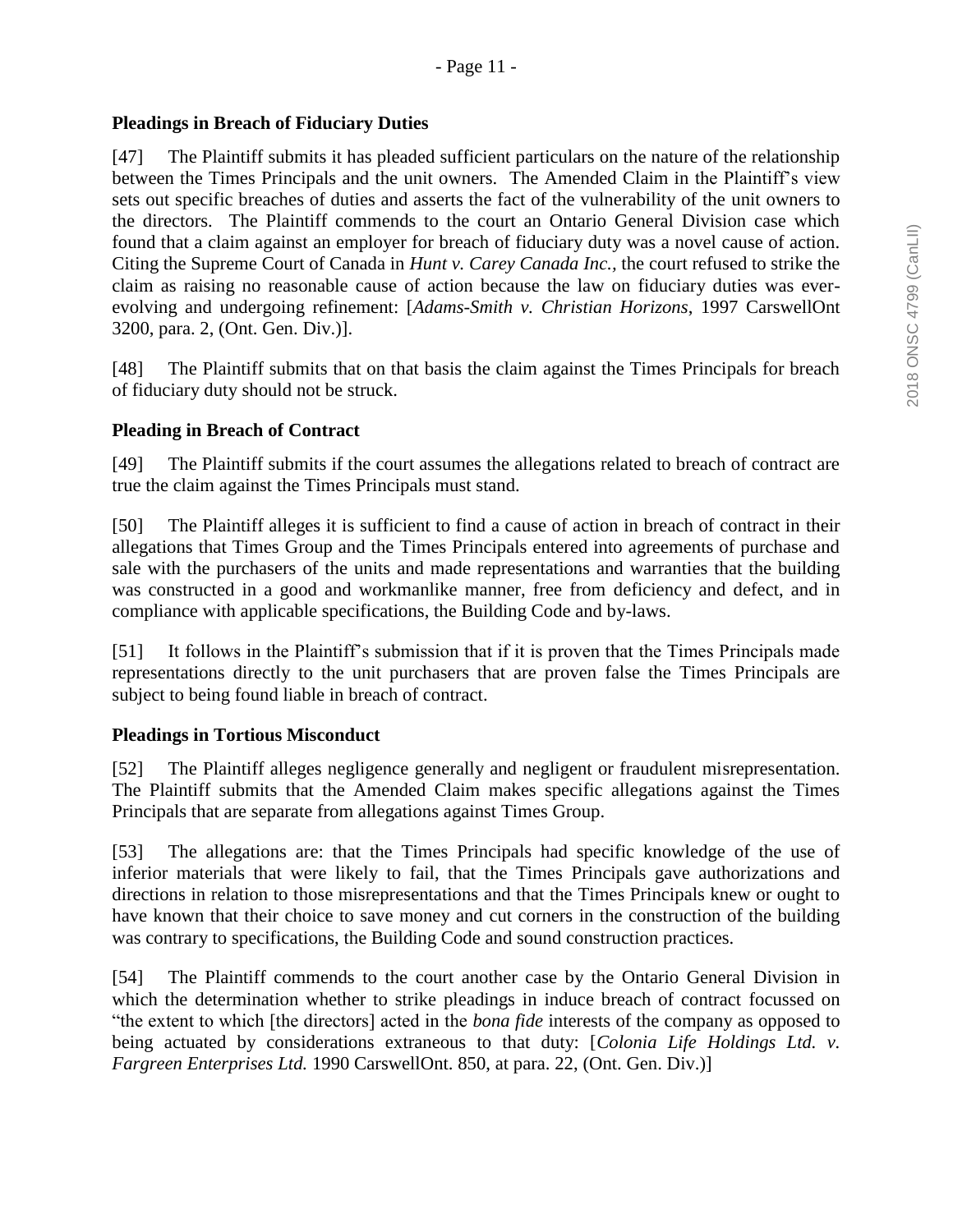[55] The Plaintiff submits that the allegations in tortious misconduct are sufficient to ground allegations of lack of *bona fide* conduct and failure to pursue the good faith interests of Times Group and the pleadings ought not to be stuck.

## **ANALYSIS**

### **Summary of Relevant Principles**

[56] The determination of whether a pleading can stand or must be struck has to start with considering the foundational principles, primarily:

- The threshold to sustain a pleading is very low;
- The facts as pleaded in the claim must be assumed to be true;
- Assuming the facts are true, a pleading should not be struck unless it is plain and obvious and beyond a doubt that it discloses no reasonable cause of action;
- The claimant may not be able to prove the facts pleaded, but the facts must be pleaded as they are the basis for the possible success of the claim;
- If there is a chance the plaintiff might succeed the plaintiff should not be barred from trial;
- Neither the length, complexity of the issues, the novelty of the cause of action, nor the potential for a strong defence should prevent the plaintiff from proceeding with their case. These types of claims should normally be decided on a full factual record after trial;
- The assessment of the claim must be generous erring on the side of permitting a novel but arguable claim to proceed to trial;
- Any deficiencies in the form of pleading are to be accommodated;
- Leave to amend should only be refused in the "clearest cases" when it is plain and obvious that no tenable cause of action is possible on the alleged facts;
- Leave to amend will not be granted where there is no reason to suppose that the party could improve his or her case by an amendment.

[*Hunt v. Carey Canada Inc*.; *Knight v. Imperial Tobacco*; *728654 Ontario Inc. v. Ontario*; *Leek v. Vaidyanathan*, [2011] O.J. No. 200, at para. 3, (Ont. C.A.); *Mitchell v. Lewis*, [2016] O.J. No. 6286, at para. 21, (Ont. C.A.); *Miguna v. Ontario (Attorney Genera*l), [2005] O.J. 5346, at para. 22, (Ont. C.A.); *Fournier Leasing Co. v. Mercedes Benz Canada Inc*., [2012] O.J. No. 2184, at para. 46, (Ont. S.C.J.)]

[57] Additional principles come into play in cases where a claim is being advanced against a corporation and its directors/officers. The sustainability of the pleadings must be considered in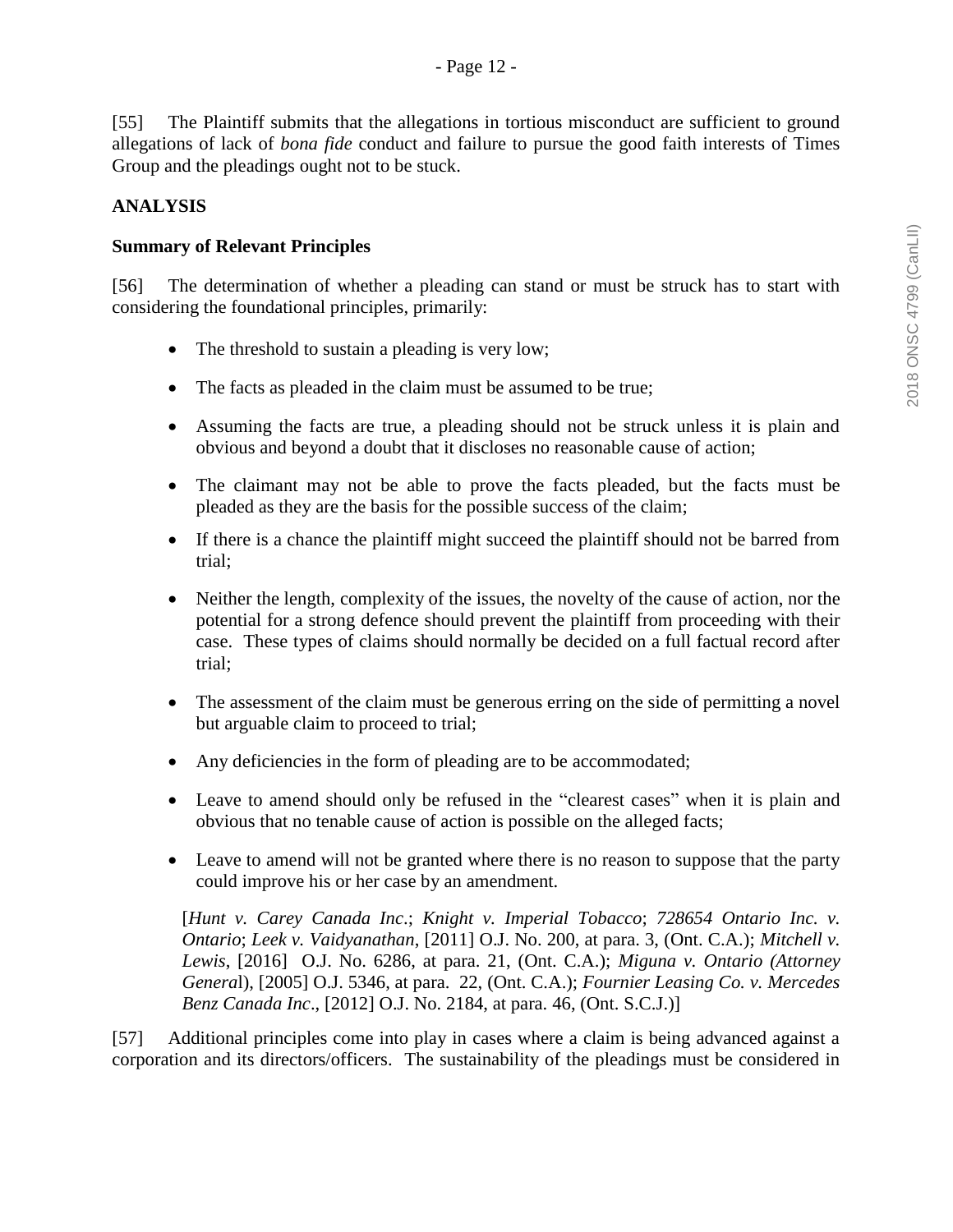the context of the principles developed by courts deciding liability of corporate defendants as distinct from the personal liability of an individual director/officer:

- To establish liability the actions of principals of corporations must themselves be tortious or demonstrate a separate identity or interest from the corporation so as to make the impugned conduct their own;
- If a principal is undertaking the regular actions of a principal on behalf of a corporation and the action is found deficient, this does not mean that liability automatically flows through the corporation to the principal who caused the corporation to take the action;
- Where actions claim liability against principals for inducing breach of contract and where liability is sought against principals in insolvency actions, the facts giving rise to personal liability have been specifically pleaded in every case where liability is found;
- Cases where principals of corporations have been found personally liable for actions presumably carried out under a corporate name are fact-specific. In the absence of findings of fraud, deceit, dishonesty or want of authority on the part of employees or officers, they are also rare.
- Cases involving piercing the corporate veil frequently involve transactions where the corporate structure was used as a sham from the outset or as an after-thought to a deal gone sour;
- Bald or vague assertions of intentional tortious conduct are insufficient to sustain the pleading. The pleading of intentional torts must meet a strict standard of particularity, that is, they must be pleaded with "clarity and precision". There must be sufficient pleading of the necessary elements of a specific and separate tortious act.
- A claim in negligence can lie against a director/officer personally for breaching a duty of care if the director/officer himself or herself acted negligently towards the plaintiff;
- The plaintiff cannot establish liability of directors/officers by simply converting a straightforward action against the corporation, for breach of contract and breach of fiduciary duty arising out of that contract, into a personal action against the officers/directors of the corporation. To do this is to simply window-dress the separate identity or interest of the directors/officers;
- The claims against the corporate entity and the officers/directors must be sufficiently differentiated so as to make the claims against the principals independent. The use of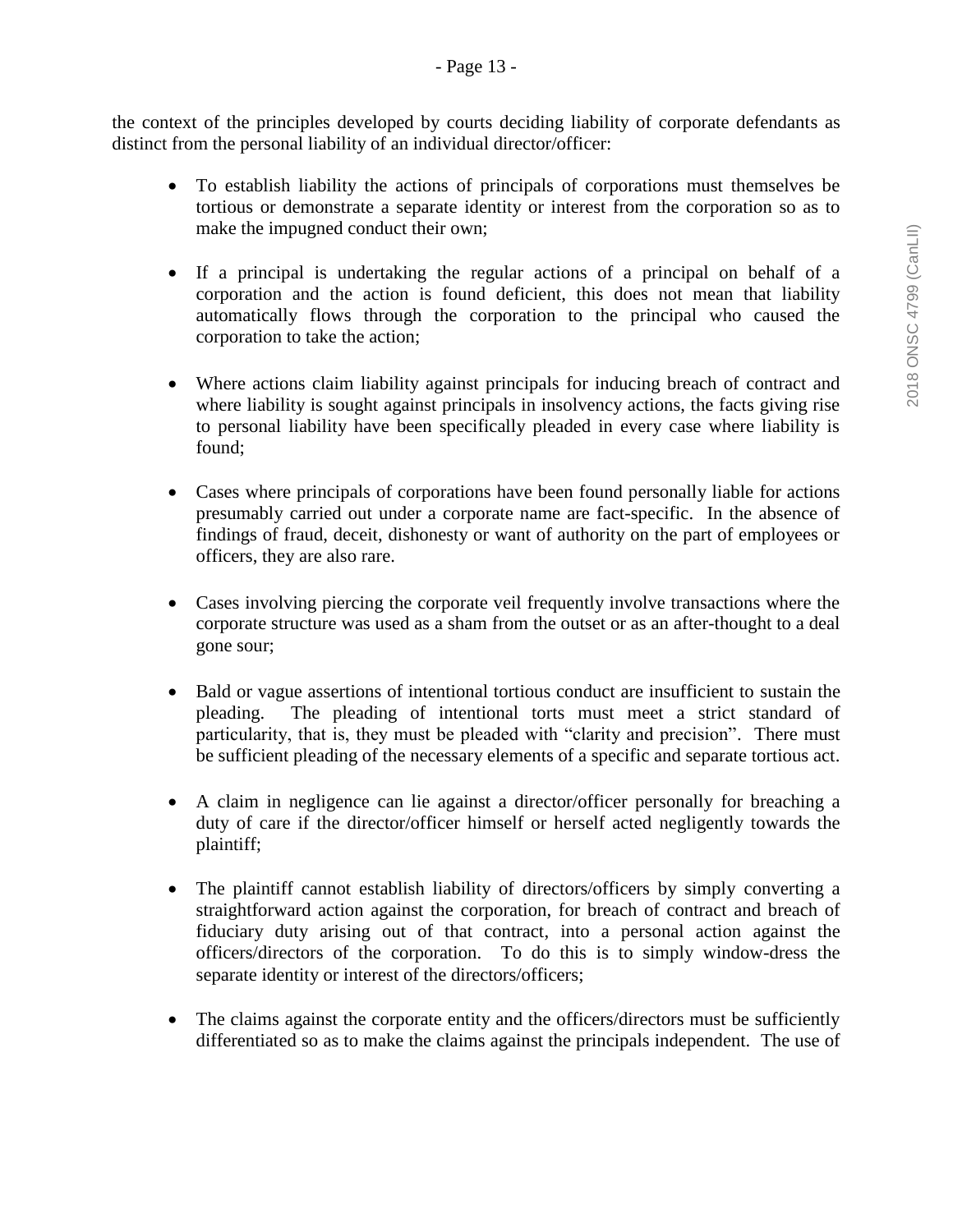"and/or" in pleadings related to the individual defendants with every claim made against the corporation is also nothing more than window dressing.

• The court struck a claim for conspiracy against directors of a corporate defendant that were based in the same underlying facts as pleaded against the corporations for breach of contract and breach of fiduciary duty.

[*ScotiaMcLeod Inc. v. Peoples' Jewellers*; *Normart Management Limited v. West Hill*; *Lobo v. Carleton University*; *ACI v. Aviva Insurance*; *Ceballos v. DCL International Inc*., 2018 ONCA 49 (CanLII) (Ont. C.A.)]

### **A Framework for Analysis**

[58] Paul M. Perell and John W. Morden in their text, *The Law of Civil Procedure in Ontario*,  $3<sup>rd</sup>$  ed. (Lexis Canada: 2017), at p. 615 point out that failure to establish a cause of action arises in two situations:

- a) when allegations in the statement of claim do not come within a recognized cause of action; and
- b) when the allegations in the statement of claim do not plead all the elements necessary for a recognized cause of action.

At p. 616, the authors provide a useful summary of appellate decisions on motions to strike for not disclosing a reasonable cause of action. They identify three categories of outcomes:

- a) the appellate court concludes that it is not plain and obvious that the plaintiff will not succeed in establishing a cause of action at trial;
- b) the appellate court concludes that there is a cause of action and the plaintiff may succeed at trial;
- c) the appellate court concludes that it is plain and obvious the plaintiff has not disclosed a reasonable cause of action.

#### **Application of Framework**

#### *Pleadings on Liability of Corporations and Principals*

[59] I believe, except with the oppression claim, the court is faced with Perell and Morden's second category of failure to establish a reasonable cause of action, a claim that does not plead all the elements necessary for a recognized cause of action. Except for with the oppression claim, the Times Principals' motion fits under the third type of appellate case where it is plain and obvious the claim has not disclosed a reasonable cause of action against the individual principals.

[60] The Amended Claim for the most part fails to satisfy the general principles that govern the striking of pleadings and in particular the claim does not accord with the principles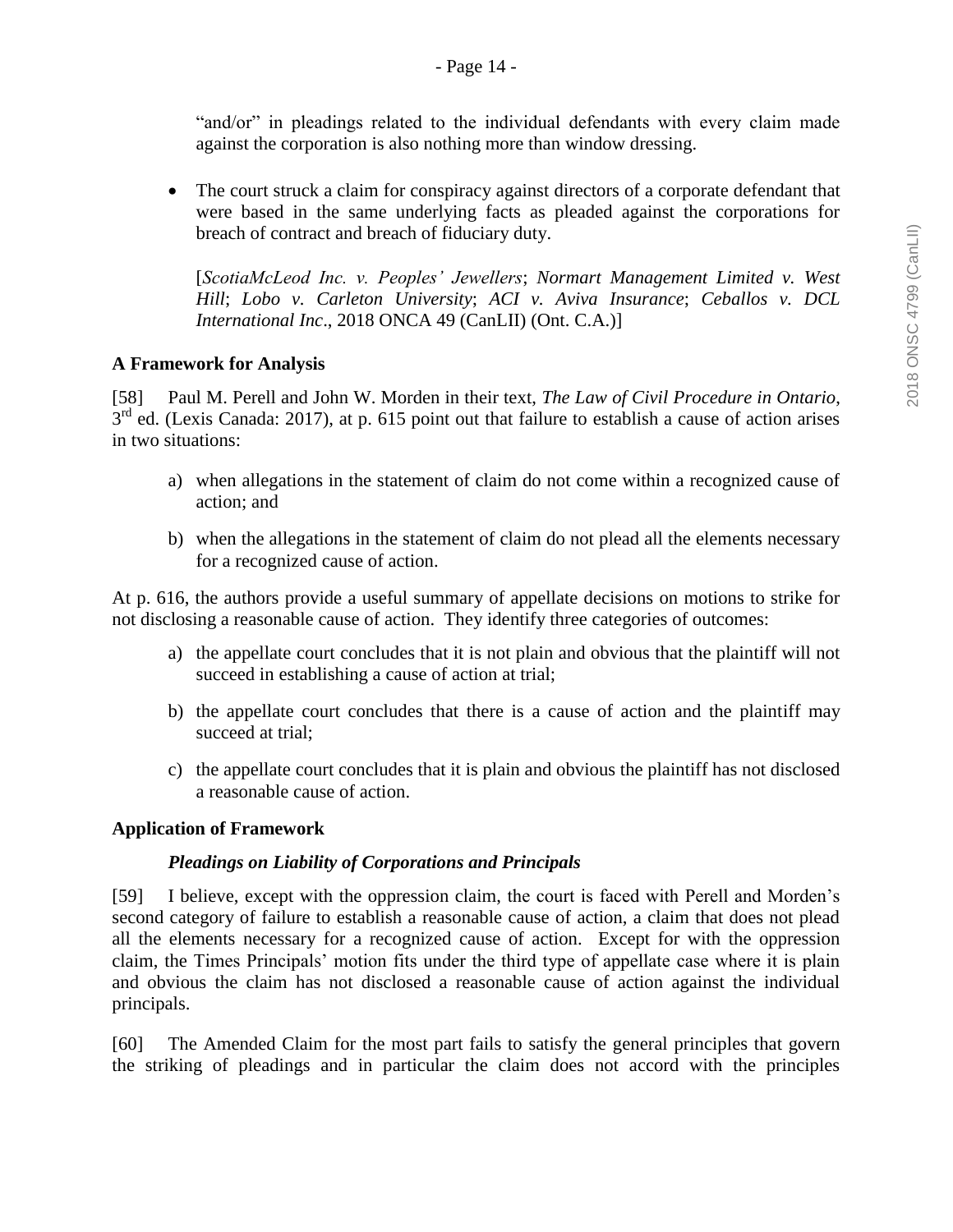developed in the context of claims made against corporations and their principals. I come to my conclusion in full recognition of the low threshold and the requirement to assume the facts as pleaded are true.

[61] I will start with my more general concerns in relation to the principles that apply to actions against corporations and their officers and directors.

[62] The central problem is that it appears that the Times Principals were engaged in the ordinary human functions officers/directors are authorized to do as principals that the corporate entity is incapable of as a mere "piece of legal machinery". The Times Principals may have been deficient in the conduct of their duties but unless their conduct takes them outside those duties to make their actions their own and not the actions of the corporation, personal liability does not arise. Quoting more of the passage cited earlier from *Scotia McLeod*:

A corporation may be liable for contracts that its directors or officers have caused it to sign, or for representations those officers or directors have made in its name, but this is because a corporation can only operate through human agency, that is, through its so-called "directing mind". Considering that a corporation is an inanimate piece of legal machinery incapable of thought or action, the court can only determine its legal liability by assessing the conduct of those who caused the company to act in the way that it did. This does not mean, however, that if the actions of the directing minds are found wanting, that personal liability will flow through the corporation to those who caused it to act as it did. To hold the directors … personally liable, there must be some activity on their part that takes them out of the role of directing minds of the corporation. In this case, there are no such allegations.

[*ScotiaMcLeod*, at para. 25]

[63] When the Times Principals on behalf of Times Group entered into purchase and sale contracts with unit owners, made warranties and representations, made decisions, gave directions and assurances on the construction and maintenance of the building and other matters, they were acting as the directing minds of the corporate entity. That is what directing minds do.

[64] Those are the ordinary functions of directors/officers. Assuming that the Times Principals fell short of their obligations as alleged by the Plaintiff, when they did this they were also acting as the directing minds of the corporation unless it be shown actions on the principals' part that took them beyond their roles as directors/officers into activities that expose a separate interest from the corporation.

[65] The Plaintiff has not particularized any actions by the Times Principals that show a separate personal interest. The facts pleaded in breach of contract, negligent and fraudulent misrepresentation, breach of fiduciary duties and oppression do not contain particulars of any acts committed by the Times Principals that are in themselves tortious or exhibit a separate identity: [*ScotiaMcLeod*, at para. 25]. What flows from this is that the alleged wrongs by the Times Principals as pleaded create liability for the corporation and not themselves.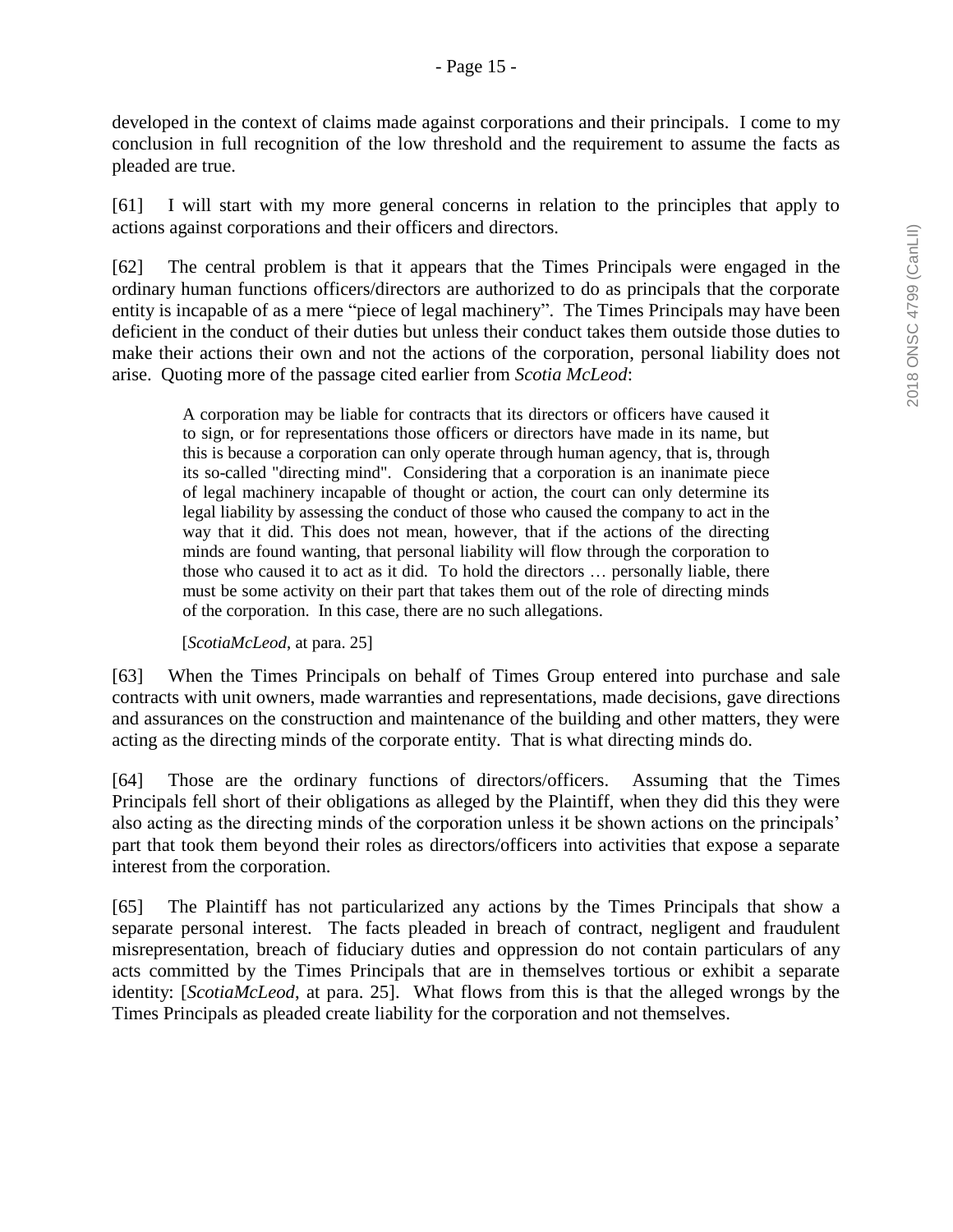[66] The practical effect of this is seen in the drafting of the pleadings. The pleadings do not particularize claims against the Times Principals that are distinct from those advanced against the corporation. Throughout the pleadings in the Amended Claim the conjunctive "and" is used when the same claims are made side by-side in relation to Times Group and the Times Principals.

[67] The claims added in the amended pleadings in relation to the Times Principals that correspond to the same claims against the corporation make up almost the entirety of the amendments to the original statement of claim. As this court in *ACI v. Aviva* and *Lobo v. Carleton* held there must be a distinction, a differentiation made between the claims against officers/directors and the corporation. To simply use a conjunctive or a disjunctive or both to extend liability to a principal is not sufficient to establish liability: [*ACI v. Aviva*, at para. 12 and *Lobo v. Carleton*, para. 32].

[68] Although referring to a case involving striking a pleading in conspiracy, I think the principle enunciated holds true when considering other types of claims. The court in *Normart v. Westhill* held a plaintiff cannot establish liability of directors/officers by simply converting a straightforward action against the corporation, for breach of contract and breach of fiduciary duty arising out of that contract, into a personal action against the officers/directors of the corporation: [*Normart v. Westhill*, at para. 17].

[69] In the same vein, the Amended Claim amendments add in references to the Times Principals being the *alter egos* of Times Group and Times Group being the *alter ego* of the Times Principals. That concept in the corporate context is typically used to refer to a situation where a corporation is considered the *alter ego* of its stockholders, directors, or officers when it is used merely for the transaction of their personal business for which they are looking for [immunity](https://legal-dictionary.thefreedictionary.com/immunity) from personal liability. Finding liability requires piercing the corporate veil.

[70] A simple allegation of *alter ego* without the particular facts that characterize that concept is not a sufficient pleading to establish the liability of principals. *ScotiaMcLeod* observed, when a corporate veil has been pierced the corporate structure has been used as a sham from the outset or was an afterthought to a deal gone sour: [*ScotiaMcLeod*, at para. 24].

[71] Nowhere in the pleadings do the Plaintiffs allege facts that support the *alter ego* concept. Those words are bare words that do not add to the claim of liability against the Times Principals. There are no facts that support the idea that Times Group was employed as a sham to advance personal interests of the principals separate from the corporation.

[72] Looking from the broader perspective of the principles that apply to pleadings in actions against corporations and their principals, I find the allegations in the Amended Claim do not satisfy the pleadings rules. The Plaintiff has not established separate causes of action personally against the Times Principals.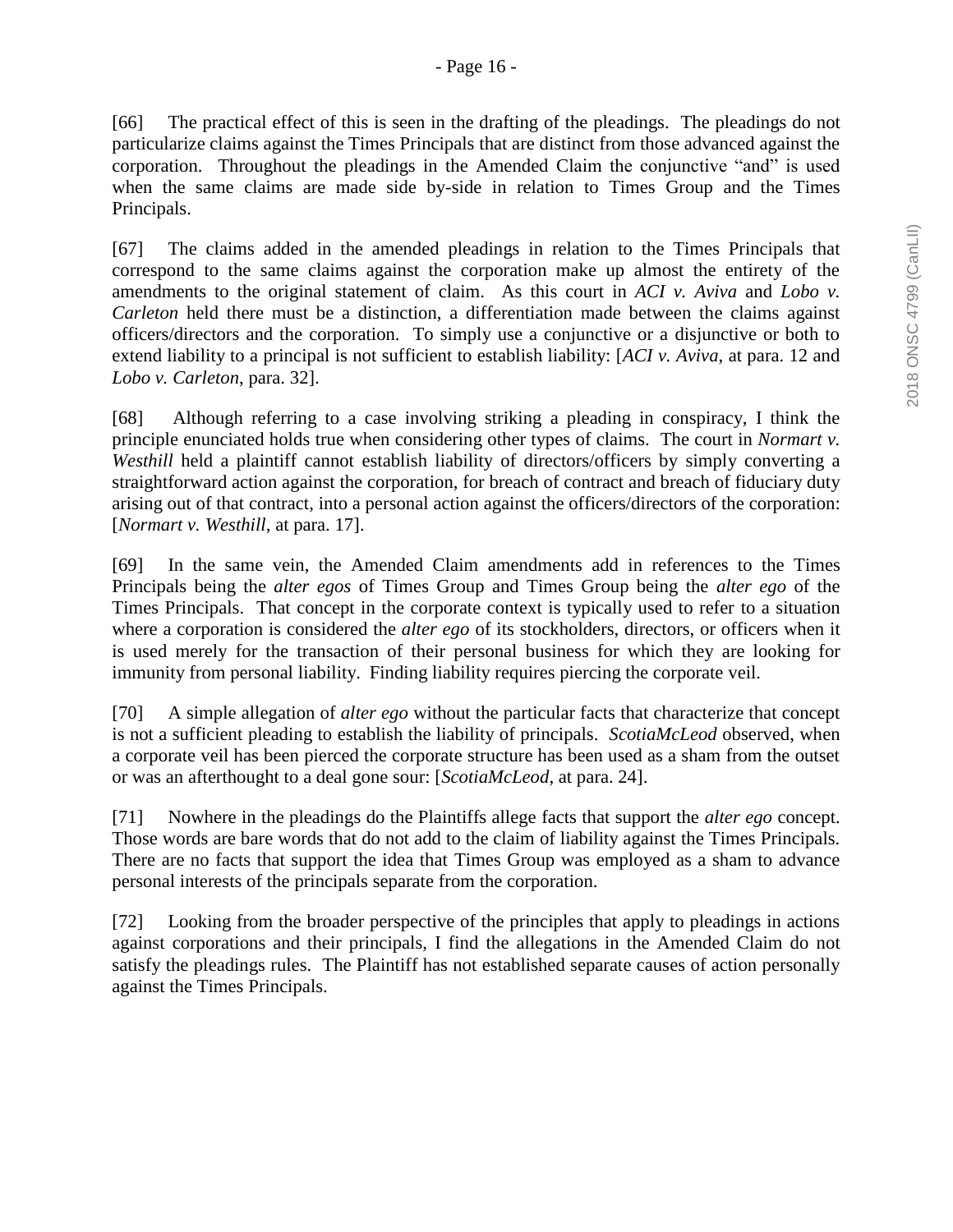### **The Sufficiency of Specific Causes of Actions in Breach of Contract, Negligent and Fraudulent Misrepresentation and Breach of Fiduciary Duty**

[73] The facts on which a plaintiff relies in making its claim must be clearly pleaded and must not rely on the possibility that facts will turn up later in the litigation: [*Hunt v. Carey*]. The Plaintiff makes claims in breach of contract, negligence or fraudulent misrepresentation, breach of fiduciary duty, breach of statutory obligations and oppression. I will deal with the claim in oppression separately for reasons I will explain later.

[74] As I found above, this case falls under the second category of cases Perell and Morten identify, those cases that fail to establish a reasonable cause of action. For the purpose of looking at the pleadings in the individual causes of action, I leave aside for the time being the broader principles that govern pleadings against corporations and their principals.

[75] A proper claim must allege the necessary elements of a cause of action: [*Dawson v. Rexcraft Storage and Warehouse Inc*., 1998 CanLII 4831, at para. 10, (Ont. C.A.)]. The material facts necessary to support a claim, on which a party intends to rely, must be pleaded: [Rule 25.06].

[76] The Plaintiff pleads the various causes of action but does not in a clear and organized fashion plead all of the necessary elements of the causes of action. The Amended Claim alleges actions by the Times Principals in relation to the various causes of action that are drawn from the same fact pattern which approach to pleading has been the subject matter of judicial caution: [*Normart v. Westhill*, at para. 17].

[77] Pleadings are intended to clearly and precisely define the question at issue, to give fair notice of the precise case to be met, the precise remedies sought and to assist the court in its investigation of the truth: [*National Trust Co. v. Furbacher*, [1994] O.J. No. 2385 (Ont. Gen. Div.). The alleged misrepresentations to the purchasers and prospective owners and directions and decisions with respect to the construction of the building are central facts in the claims in breach of contract, the tortious claims, breach of fiduciary duty and breach of statutory obligations. The allegations do not clearly plead the necessary elements, as summarized below, in relation to the allegations on each cause of action.

- Breach of Contract/Inducement: the defendant made a representation of a material fact as part of making a contract between the plaintiff and the defendant; the representation was false when it was made; the plaintiff would not have entered the contract if she had known the representation was false when it was made; the plaintiff suffered a loss by entering into the contract, and the plaintiff's loss benefited the defendant: [*Dickinson v Dodds* (1876), 2 Ch. D. 46; *B.G. Checo International Ltd. v. British Columbia Hydro and Power Authority*, [1993] 1 S.C.R. 12 (S.C.C.)].
- Negligent misrepresentation: that the defendant owed the plaintiff a duty of care; that the defendant's behaviour breached the applicable standard of care; that the plaintiff sustained damage; and that the damage was caused by the defendant's breach: [*Mustapha v. Culligan of Canada Ltd.*, [2008 SCC 27 \(CanLII\)](http://www.canlii.org/en/ca/scc/doc/2008/2008scc27/2008scc27.html) (S.C.C.)].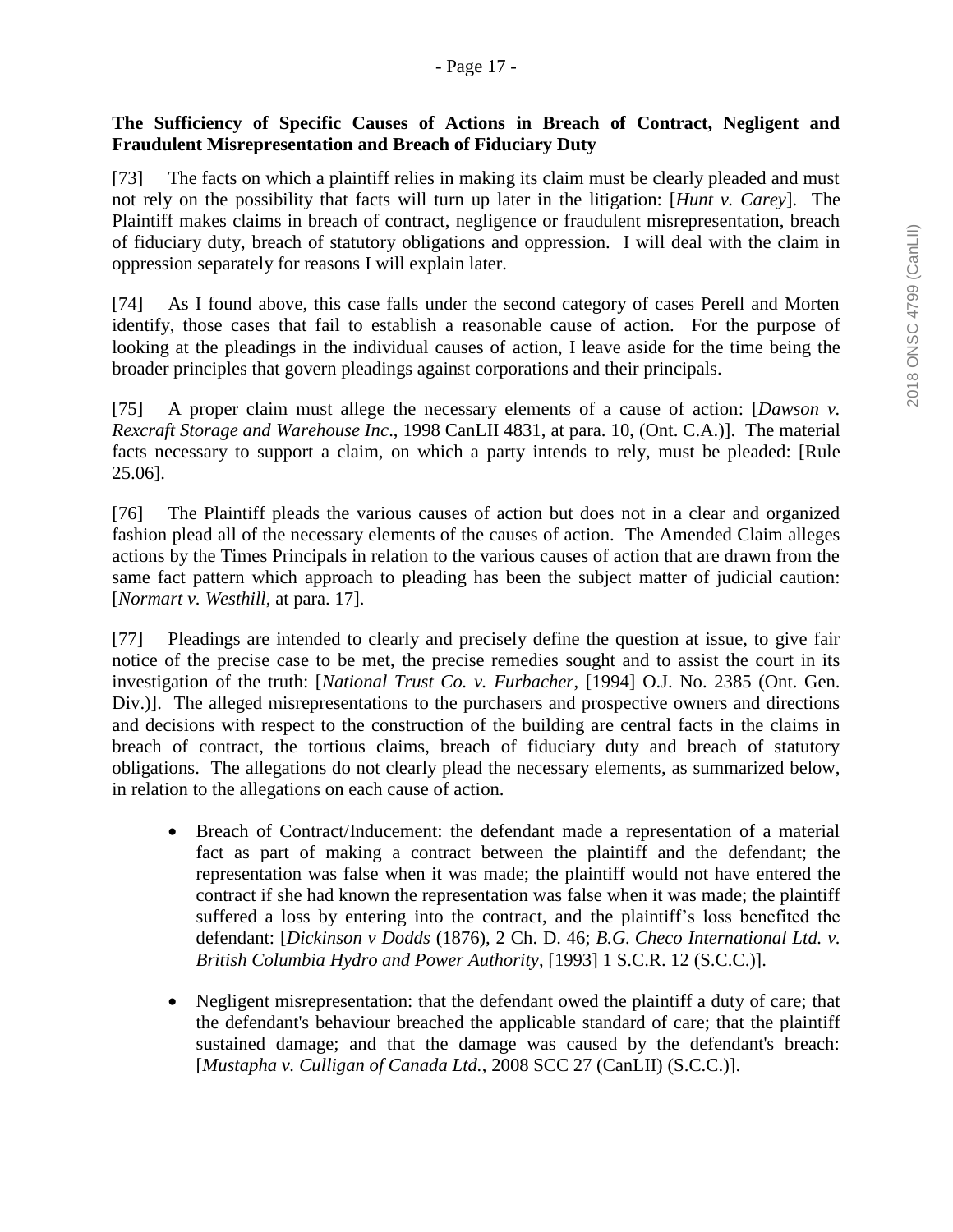- Fraudulent misrepresentation: false representation made by the defendant; some level of knowledge of the falsehood of the representation on the part of the defendant (whether through knowledge or recklessness); the false representation caused the plaintiff to act; and the plaintiff's actions resulted in a loss: [*Bruno Appliance and Furniture, Inc. v. Hryniak,* [2014] 1 SCR 126 (SC.C.)].
- Fiduciary duty: the fiduciary has the ability to exercise some discretion or power; the fiduciary can unilaterally exercise that power so as to affect the interests of the beneficiary; the beneficiary is in a position of vulnerability at the hands of the fiduciary: [*Lac Minerals Ltd. v. International Corona Resources* [1989] 2 S.C.R. 574  $(S.C.C.)$ ].

[78] The Plaintiff has failed to set down the elements of each cause of action and make a concise statement of the material facts relied on in making each of their claims.

[79] The rules on pleading intentional torts such as fraud are particularly strict. In a case before the Ontario Court of Appeal, a pleading in fraud was not allowed to stand, the court holding that "bald or vague assertions of intentional tortious conduct are insufficient to defeat a r. 21 motion." The pleading of intentional torts must meet a stringent standard of particularity, that is, they must be pleaded with "clarity and precision": [*Ceballos v. DCL International Inc*., 2018 ONCA 49 (CanLII), para. 12, (Ont. C.A.)].

[80] The Plaintiff's pleading in fraudulent misrepresentation is insufficient as being vague which is made especially vague because it is pleaded in the alternative with negligent misrepresentation, using the disjunctive "or".

[81] In addition to the Plaintiff failing to clearly and precisely plead the necessary elements and material facts of each of the causes of action, the Plaintiff has not made separate allegations against each of the six Times Principals.

[82] The Plaintiff makes blanket allegations against the Times Principals. The pleadings are written *en masse* not differentiating the particular allegations made against each of them. This does not allow the individual Times Principals to fairly appreciate the case against them to allow them to raise an effective defence. For this further reason, the allegations against the Times Principals are not adequately pleaded: [*Sperling v. Queen of Nanaimo Ship* 2014 BCSC 326 CanLII, at paras. 25 and 29, (B.S.S.C.)].

[83] Regarding the allegations on breach of the Building Code, the same principles apply although there is no distinct cause of action provided for under the *Building Code Act*. Nonetheless, the Plaintiff has not made separate allegations against each Times Principal in regard to their individual alleged violations of the Building Code.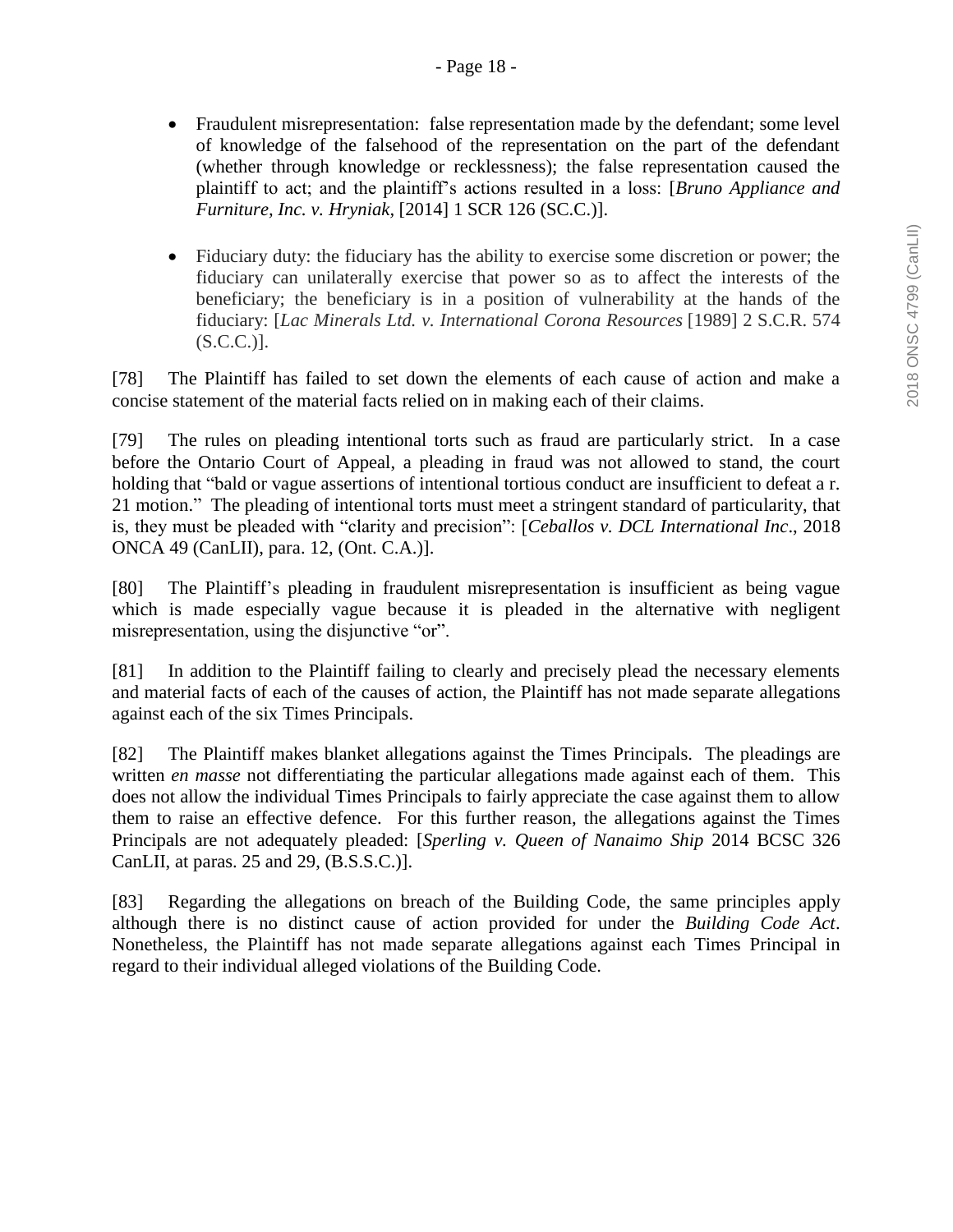### **Conclusion**

For all the reasons cited, I find it plain and obvious the pleadings in the Amended Claim in breach of contract, negligent misrepresentation, fraudulent misrepresentation, breaches of obligations under the Building Code and breach of fiduciary duties do not raise a reasonable cause of action against the Times Principals and do not have a chance to succeed at trial. Those pleadings shall be struck.

### **The Oppression Remedy**

[84] As noted earlier, s. 248 of the *OBCA*, through the oppression remedy, provides a mechanism which protects the interests of shareholders and other stakeholders against wrongful corporate conduct. Corporate stakeholders are provided statutory rights against corporations that are otherwise precluded as result of the common law principle that a corporation is a legal entity distinct from its shareholders which restricts shareholders from seeking relief in respect of wrongs done to the corporation.

[85] The oppression remedy is a personal remedy available where a corporation, a board or a corporation's affiliate acts in a manner oppressive or unfairly prejudicial to, or which unfairly disregards, a complainant's individual interests. This is a personal right open to the Plaintiff against the Times Principals separate from their claims against Times Group.

[86] Earlier, I agreed with the Plaintiff that the *OBCA* does not prohibit a condominium from bringing an application under s. 135 of the *Condominium Act* for an oppression remedy and that they are entitled to bring an oppression claim against the directors of the corporate entities in the Times Group. As discussed earlier *Wilson v. Alharayeri* held that the conduct that a director can be held liable for can extend beyond the well-known allegations of personal benefit and breaches of personal duty or misused corporate power.

[87] I find the Plaintiff's claim in oppression as it stands shall be struck. It is not pleaded with sufficient particularity in terms of the material facts and the necessary elements that must be alleged. Nor is properly pleaded against the individual Times Principals. I allow the Plaintiff to maintain their oppression claim against the Times Principals, perhaps even novel claims; however, the Plaintiff has the obligation in doing so to comply with the governing principles. The allegations must be pleaded with particularity supported by the concise material facts to be relied on and pleaded separately against the individual directors of Times Group.

#### **Leave to Amend**

[88] Leave to amend should be refused where there is no reason to believe that the party's case could be improved by an amendment. "[I]f it is clear that the plaintiff cannot allege further facts that they know to be true to support the allegations in the pleading, leave to amend will be granted": [*Miguna v. Ontario*, para. 18].